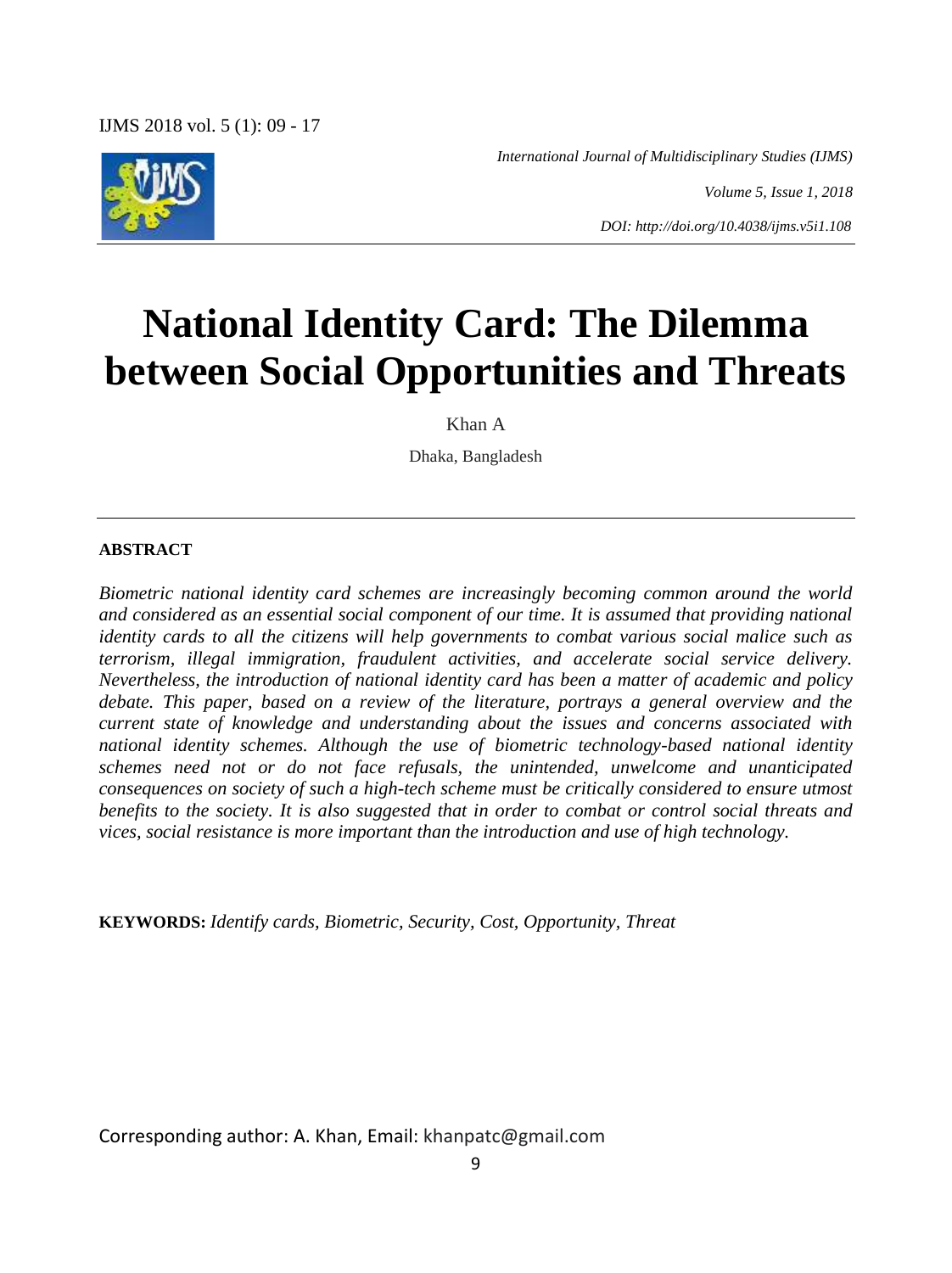#### *A. Khan*

# **1. INTRODUCTION**

In the wake of the influx global migration, tremendous threat of terrorism, crime and fraud, and the demand for modernisation of public services, many governments around the world are nearly unanimous in their silver bullet: identity policy (Whitley & Hosein, 2010). The basic function of a national identity system is to link a stream of data with a person (Clarke, 1994). Identification is defined as the act of identifying, the state of being identified or something that identifies one (Clarke, 1994). The verb identify is linked to the noun identity, such as in the case of the term identity card which can be used to identify someone belonging to a particular group (Micheal & Micheal, 2006).

When a governmental identification system exists, then an official identity is produced which can then be reproduced in subsequent identification processes. The state makes use of instruments for compulsory registration and identification for each one of its citizens in order to establish such an identity (Hornung & Roßnagel, 2010). Issuing National Identity (ID) cards to the citizens is a measure of such identification. Modern bureaucracy demands that all individuals of a particular society may are identified in such a manner so that they are entitled to call themselves citizens. Without identification, one cannot perform the responsibilities of citizenship such as voting, nor enjoy the benefits, such as protection against external or internal threats to well-being (Lyon, 2009). As a matter of fact, the introduction of National IDs has made a difference to the lives of the citizens across the countries, and it will continue to make a bigger imprint on their lives in future (Islam, Baniamin, &Rajib, 2012). At this backdrop, this review captures the arguments that are in favour of introducing biometric national identity cards in one side and highlights the controversies surrounding the issue on the other side. Finally, it identifies some specific risks and pitfalls associated with national identity card schemes.

# **2. BACKGROUND**

Governments across the world are rushing to implement national identity systems. The aims of these systems vary widely, but the many proposals involve a push to create 'perfect identity' that will fuse the biometric details of every person with vast central databases containing personal information (Davies, 2005). It is said that biometrics, which is literally the ‗measurement of life' refers to the technology of measuring, analysing and processing the digital representations of unique biological data and behavioural traits such as fingerprints, eye retinas, irises, facial patterns, hand geometry and body odours. It can be used for identification purposes of the individuals (Mordini & Petrini, 2007).

Around the world, biometric technologies are on the rise enforcing an integration of biometrics into the lives of citizens. Such technologies often leave citizens with no choice but to accept biometrics (Krupp, Rathgeb & Busch, 2013). There are some specific reasons that make biometric-based identity cards or smart cards a topic of great interest which include: i) more countries are starting to use them; ii) there is strong pressure to include biometric data for anti-terrorism and police purposes; and ii) the time now has come when the capabilities of electronic chips relating to electronic identity are ready to be used such as; electronic authentication and signature (Combet, 2004). After the 9/11 event, the issue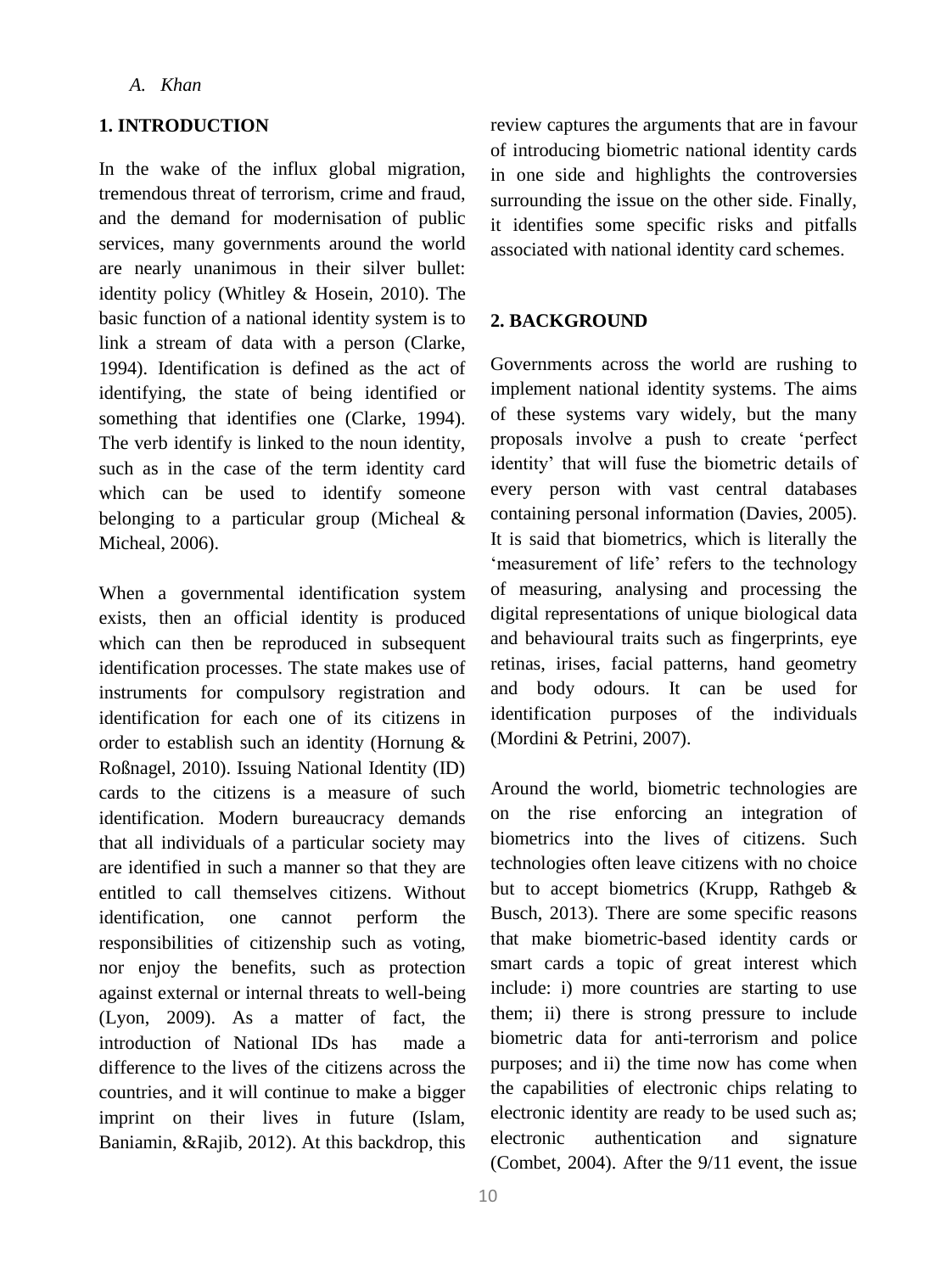of issuance of national identity card has largely been staged on the global platform, and several countries such as the USA, the UK, the Netherlands, France, Italy, Greece and some Eastern European countries began to consider adopting smart national ID cards (Kitiyadisai, 2004). Very specifically, dangers associated with the social security problem like terrorism, illegal immigrations and unworthy claimants of public benefits have encouraged the governments around the world to impose ID cards of their citizens (Rule, 2005).

In the UK, the bio-metric based national identity card was introduced after the enactment of ‗Identity Cards Bill' for the purposes of the interests of national security; the prevention or detection of crime; the enforcement of immigration controls; the enforcement of prohibitions on unauthorised working or employment; and for securing the efficient and effective provision of public services (House of Commons, 2005). Belgium is one of the first countries in the world to implement electronic identity card scheme on a national scale with an aim to providing citizens a secured identity document, and also a brand-new digital signature and identification tool for faster and secure access to public and private services online (Gemalto, 2011). The Estonian ID card roll-out is known to be the most successful in Europe. It has been organised in public-private partnership and many applications are working with it such as; e-ticketing, drivers permit verification, health insurance, banking and digital signature and checking of bills (European Commission, 2006). Some Asian countries such as; the Philippines, Japan, Malaysia, and Thailand, have also made concrete attempts establishing an electronic smart ID card policy. For instance; the unrest in the south of Thailand and the increasing threat of terrorism forced Thai government to go with a smart ID card scheme as a measure to counter terrorism (Kitiyadisai, 2004).

In South Asia, India has introduced the world's largest biometric-based identity scheme called ‗Unique Identification' (UID) for its 1.2 billion people (Jacobsen, 2012). UID aims at giving the government a clear view of India's population, enabling the government to target and deliver services effectively, and achieving greater returns on social investments, monitor money and resource flows across the country (UIDAI, 2010 cited in Jacobsen, 2012). To fulfil ambition to become a Smart Nation, Bangladesh launched ID card programme in the nineties. Recently, such programme has been spread in a massive scale across the country. In Bangladesh, the impact of NID cards on the daily life of people are growing as the government has declared that citizens above 18 years age must acquire NID cards in order to receive 22 specific public and private services (Islam, Baniamin, & Rajib,  $2012$ <sup>1</sup>. The major expected benefit of a National ID System in Bangladesh is to assist service agencies in public and private sectors to verify the identity of the service recipients in a streamlined and timely manner (Election Commission, nd).

1

<sup>&</sup>lt;sup>1</sup>In 2008 Government of Bangladesh specified through a gazette notification that NID have to be presented in case of 1) Issuance and renewal of a passport , 2) Driving license, 3) Trade license, 4) Tax identification number (TIN), 5) Bank accounts, 6) Business identification number, 7) Business bank account, 8) Beneficiary's owner account (Stock Exchanges), 9) Connection of utility services, 10) Telephone connection, 11) Mobile phone registration, 12) Internet connection, 13) Cable television connection, 14) Registration for public exams, 15) Marriage registration, 16) Loans, 17) Government Subsidies, 18) Government Allowances, 19) Buying land, 20) Selling land, 21) School admissions and 22) Lodging cases in court.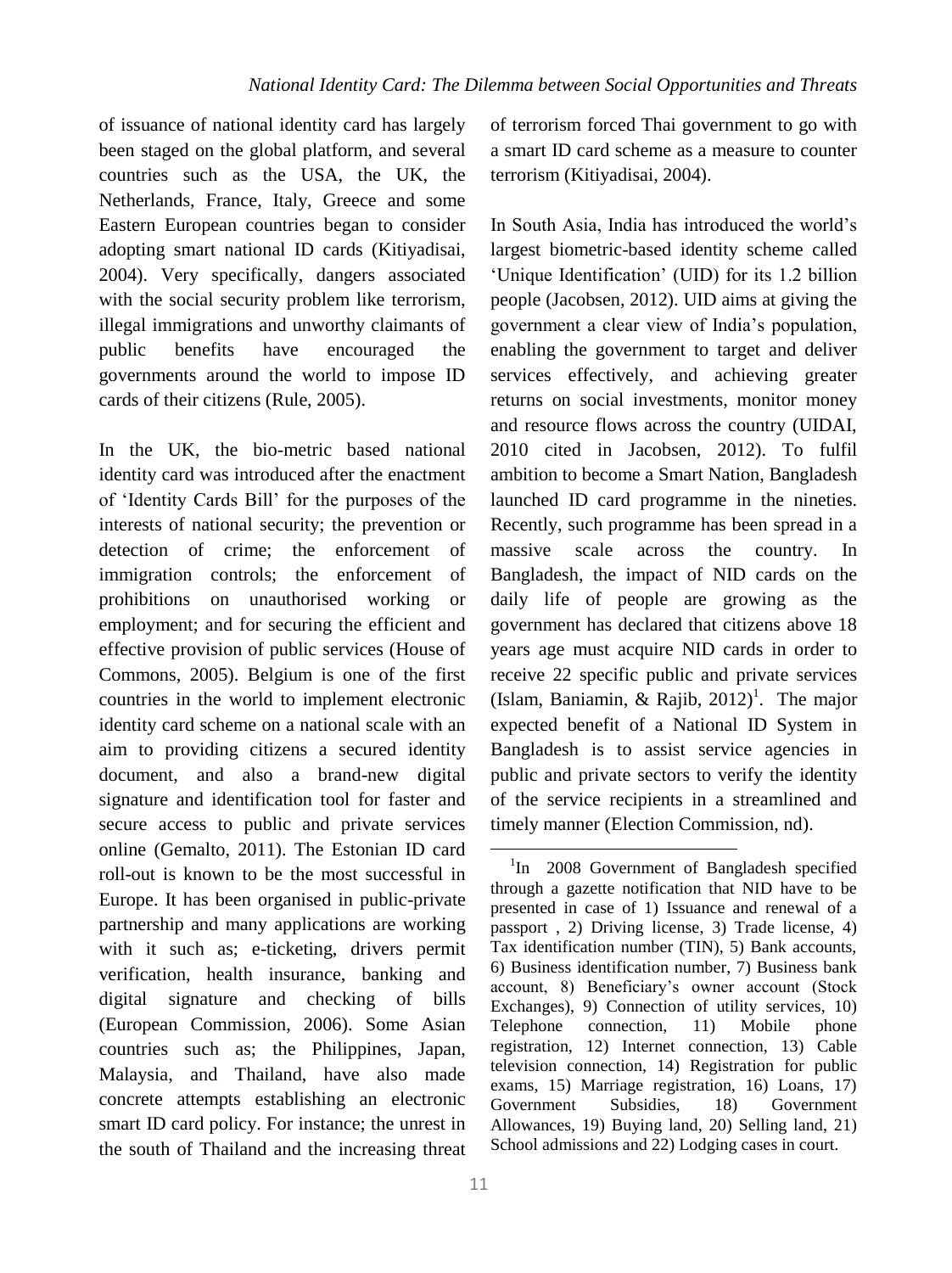Despite having some concrete arguments in favour of launching identity cards at the national level, there are many controversies against each of the arguments. Some of the arguments as such have been stated below.

Potato (*Solanum tuberosum* L.) is the world's fourth-largest food crop, as it is an important staple food in the world after maize, wheat and rice (FAOSTAT, 2014). In Sri Lanka also, potato is considered as an economically important vegetable crop. Bacterial wilt caused by *R. solanacearum* is a major problem confronted by the potato farmers in Sri Lanka. It was recorded 5% to 25% loss of potato yield in Sri Lanka due to bacterial wilt (Kelaniyangoda et al, 1995). According to the Plant Protection Act No. 35 (Ministry of Agriculture, 1999), *R. solanacearum* is considered as a quarantine pest in Sri Lanka, since some of the strains of this species have not yet been reported, the existing strains also have a restricted distribution (Bandara, 1983; Kelaniyangoda, 1995) and the disease is officially controlled in the country. Introduction of the unavailable strains of *R. solanacearum* into the country may cause major outbreaks of diseases not only in potato but also in other crops in family Solanaceae and Musaceae, causing huge economic losses.

Potato is grown through vegetative propagation using potato tubers, which is also known as seed potato. Use of healthy seed potatoes is one of the most effective means to control bacterial wilt disease in potato (Hayward, 1991). Out of the annual total seed potato requirement, about 5% is produced by the Department of Agriculture; 55% is fulfilled by farmers' previous harvest; and the balance of 40% is imported by the private sector (Kelaniyangoda et al, 2004; Malathy et al, 2005; Nugaliyadde et al, 2005). Seed potato consignments imported to Sri Lanka are inspected visually for pests and diseases at the port of entry. But the visual observation does not give a clear idea about the level of disease infection correctly. Therefore, planting of asymptomatic or latently infected tubers could lead to outbreaks of diseases at the field. Therefore, quarantine restrictions are imposed on import of seed potato, considering the danger of introducing certain pests and pathogens into the country (De Silva and Weerasinghe, 2000; Rajapakse et al, 2006).

The available conventional methods such as culture methods, biochemical assays, pathogenicity test, and biovar determination test are time consuming, labour intensive and not sensitive for the detection of *R. solanacearum* in asymptomatic potato tubers (Champoiseau et al, 2009; van Elsas et al, 2001; Priou et al, 2014). Immunodiagnostic methods such as enzyme - linked immunosorbent assay (ELISA) kits or commercially available immunestrips are used for rapid detection of *R. solanacearum*, but it cannot be used to identify sub-specific strains of *R. solanacearum* including races, biovars and phylotypes. Additionally, immunodiagnostic methods are not much sensitive to detect *R. solanacearum* in asymptomatic potato tubers (Elphinstone et al, 1996; Pradhanang et al, 2000) and sometimes give false positive results (Wullings et al, 1998; Llop et al, 1999). Polymerase chain reaction (PCR)-mediated DNA-based techniques are rapid, more sensitive and specific compared to immunodiagnostic methods and can be used for detection of ultralow population of *R. solanacearum* in asymptomatic or latently infected potato tubers. Sensitivity has been reached to  $10^2$  -  $10^1$  cfu/mL (Llop et al, 1999; Ozakman and Schaad, 2003). The higher sensitivity of the PCR detection may be due to the amplification of living and dead cells or cells at viable – but – not - culturable (VBNC) state (Josephson et al, 1993).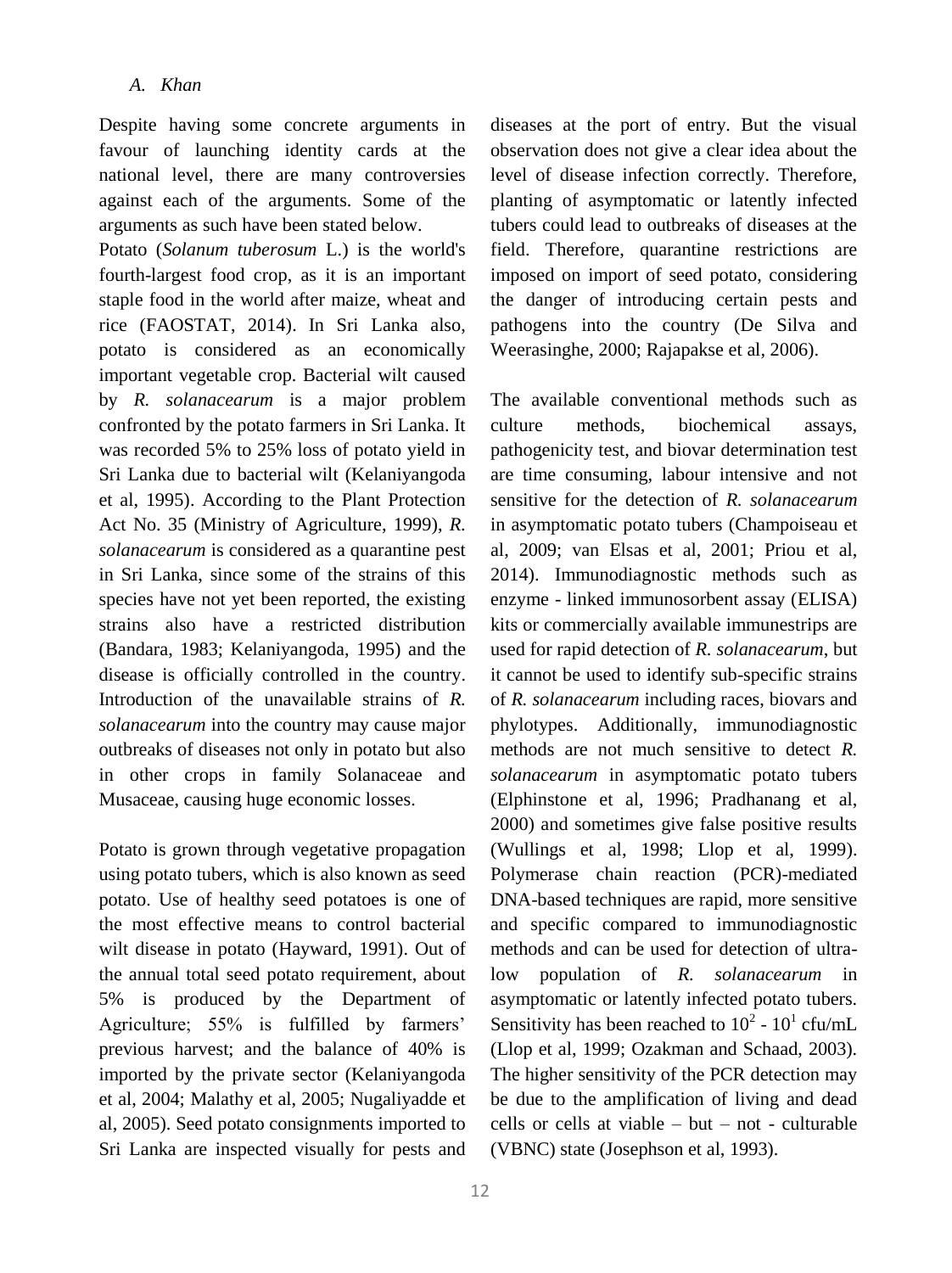## **3. MATERIALS AND METHOD**

A comprehensive data collection has been conducted from wide range of literature published by various authors. Collected data made concise to analyse social opportunities and threats.

## **4. RESULTS & DISCUSSION**

National identity cards of all sorts are controversial. The implementation of ID cards has raised resistance and objections in various countries (Kitiyadisai, 2004). Many of the arguments articulated in relation to national ID card schemes involve claims regarding the advantages and disadvantages of large-scale databases, connecting multiple databases and incorporating millions of people (Neyland, 2009). While the governments have drawn together a justificatory schema involving press releases, reports and claims for support from a variety of groups all designed to position the ID card as reasonable, feasible and necessary, anti-ID card groups have drawn together a similar coalition in opposition (Neyland, 2009). In the USA, the UK, Canada and Australia the proposals for introducing national ID cards and registry systems had raised serious debate with regard to control and privacy issues (Fussell, 2004). Interestingly, many ID proposals around the world are running aground because they have failed to win the trust of citizens. In their haste to implement powerful new identification and tracking technologies, governments are quickly discovering that civil liberties and privacy campaigners are finding a new and popular voice (Davies, 2005). Specifically, opposition to ID cards and their technical infrastructure typically emerges on both practical and principled levels. On a practical level, security, cost, efficiency, and effectiveness inform arguments against a cardbased identity system. The stated benefits of these cards are actually misleading. Critiques based on principle draw upon a civil liberties frame, highlighting how card-based identity systems facilitate increased state surveillance and act as a breach to constitutional or moral dignities by penetrating into the realm of civil liberty (Milberry,& Parsons, 2013).

There are many less-than-obvious risks and pitfalls concerning the use and misuse of national identity cards, and also some genuine problems with biometric registrations. For example; the assessment of London School of Economics, UK warns that biometric registration may have to be repeated every five years for much of the population. As people become aged, their biometrics change and become less reliable, and as a result of that, these people tend to face problems with the use of their cards. Hence, continuous updating of biometric information is needed (LSE, 2005).

Some other discrete problems can appear out of biometric-based smart card technology system such as; i) the recordability of fingerprints can be temporarily limited by injuries to fingertips or broken fingers and through dirty fingertips. A permanent loss of a fingerprint template could occur as a result of fingertips being burned or scarred. Intensive manual work or working with toxic agents can also destroy the fingerprint template; ii) the recordability of the face can be temporarily lost after major facial surgery; and iii) the recordability of the iris template can be temporarily impaired d to the dilation of the iris as a consequence of the taking of certain medicines. Permanent losses of recordability may occur as a consequence of eye diseases e.g., blindness, cataracts or glaucoma. In addition, enrolment is often made more difficult by drooping or narrow eyelids, which partially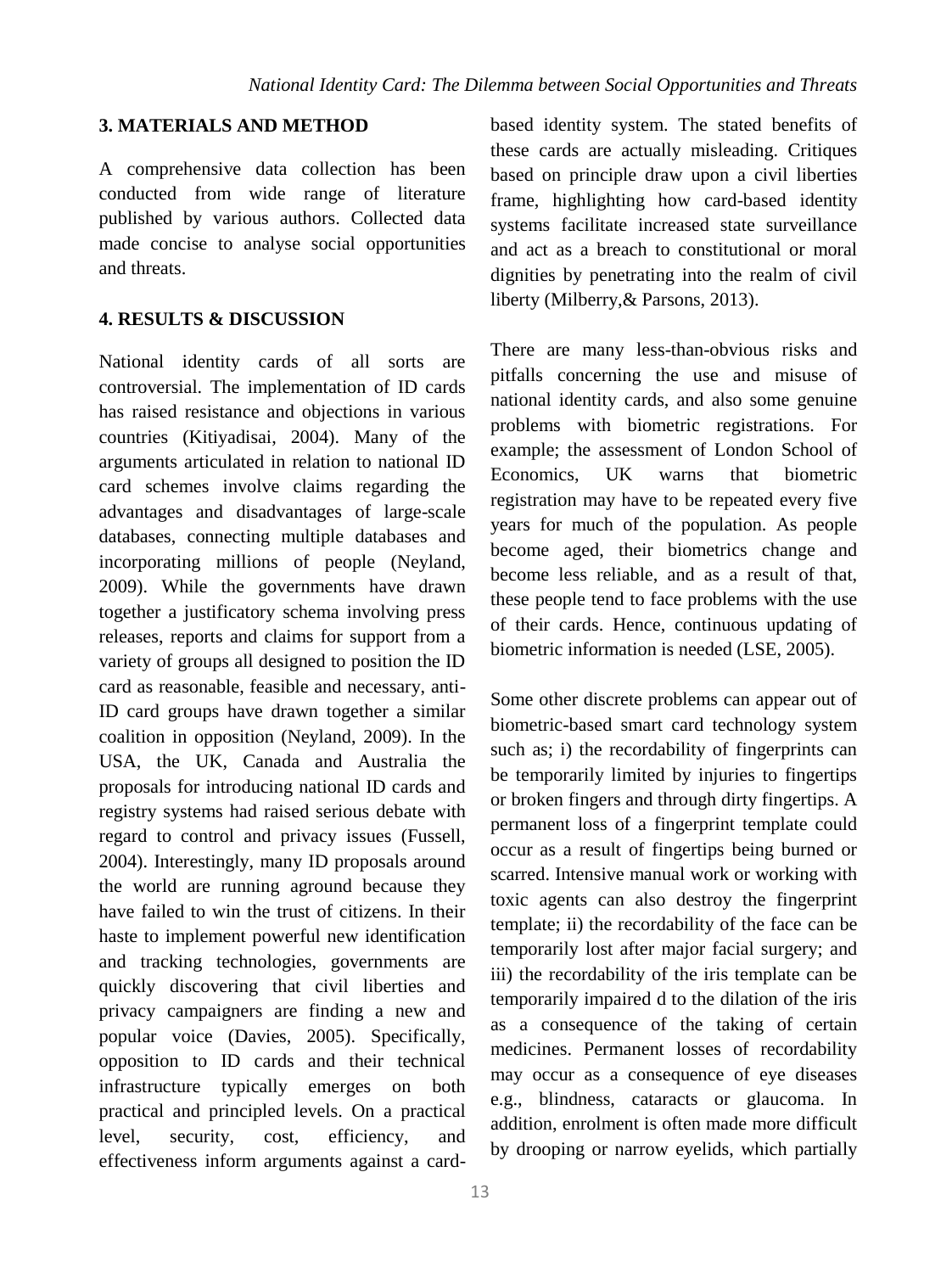cover the iris (Petermann, Sauter, &Scherz, 2007). These problems might result in a person not being enrolled in an identity system and also in denial of access to services-potentially disastrous for the individual concerned (Davies, 2006).

Probably the vulnerability with the greatest threat to smart ID card schemes is human error. This is amply illustrated by the chaotic handling of all kinds of personal and sensitive data by various government agencies. For example, such problem has been badly proved by the mishandling performance of the UK Government agencies. Human error can take place at any stage where humans interact with the scheme. During the enrolment processing, data can be incorrectly entered leading to confusion once the identity card has been issued. Likewise, during enrolment, biometrics can be poorly captured leading to a higher level of false rejects (Arora, 2008).

On the other hand, the implementation of smart national identity cards needs a huge financial involvement. For example; in the case of UK, LSE's (2005) report estimates between 10.6 billion pound and 19.2 billion pounds for a ten year rolling excluding public and private sector integration costs and possible overrun costs. The report further estimates that costs are also to be incurred for imparting training to the staff, establishing new facilities, buying expensive biometric equipment and updating biometric information. In this regard, NO2ID (nd) estimates that additional tax burden of setting up the scheme in the UK is around 200 pound. So, there remains a question whether citizens are ready to accept such additional cost in the form of increased tax. Besides, the consequences of losing one's card could potentially be a more serious problem and it can negatively affect virtually every aspect in a person's daily routine (Smith, 2008), and such loss may be financially very disastrous.

In regard to personal liberty civil rights groups say that smart ID cards could easily violate personal privacy and deprive one of one's liberties. They are especially more concerned about corrupt or unauthorised government officials who could use personal data to manipulate and control people (The Nation, 18 April 2004, cited in Kitiyadisai, 2004). In reality, ID cards pose many risks to personal liberty which include: i) risks from the legal use of accurate information; ii) risk of reliance on false information; iii) risk of intentional creation of false information; iv) risks from illegal use of accurate information; v) risk of overdependence on some feature of the system (Froomkin, 2008).

Smart identity card scheme invites social, economic and digital divides in society (Kitiyadisai, 2004), and it might lead to the formation of an unhealthy social system and can act as a breach of human rights. In the context of Thailand, Kitiyadisai (2004) notes that the smart ID cards would put marginalised and minority groups such as; hill tribe people, immigrant workers, illegal foreign workers, homeless people, refugees, and illiterate citizens at the other end of the social spectrum, making it harder for them to have access to social services and creating more difficulties in proving their entitlements and identities.

One of the strong arguments for many countries for going with smart identity card scheme is to shield against identity fraud. In fact, service providers need to ascertain one's identity to prevent fraud and harm. But the belief that smart NID cards could provide irrefutable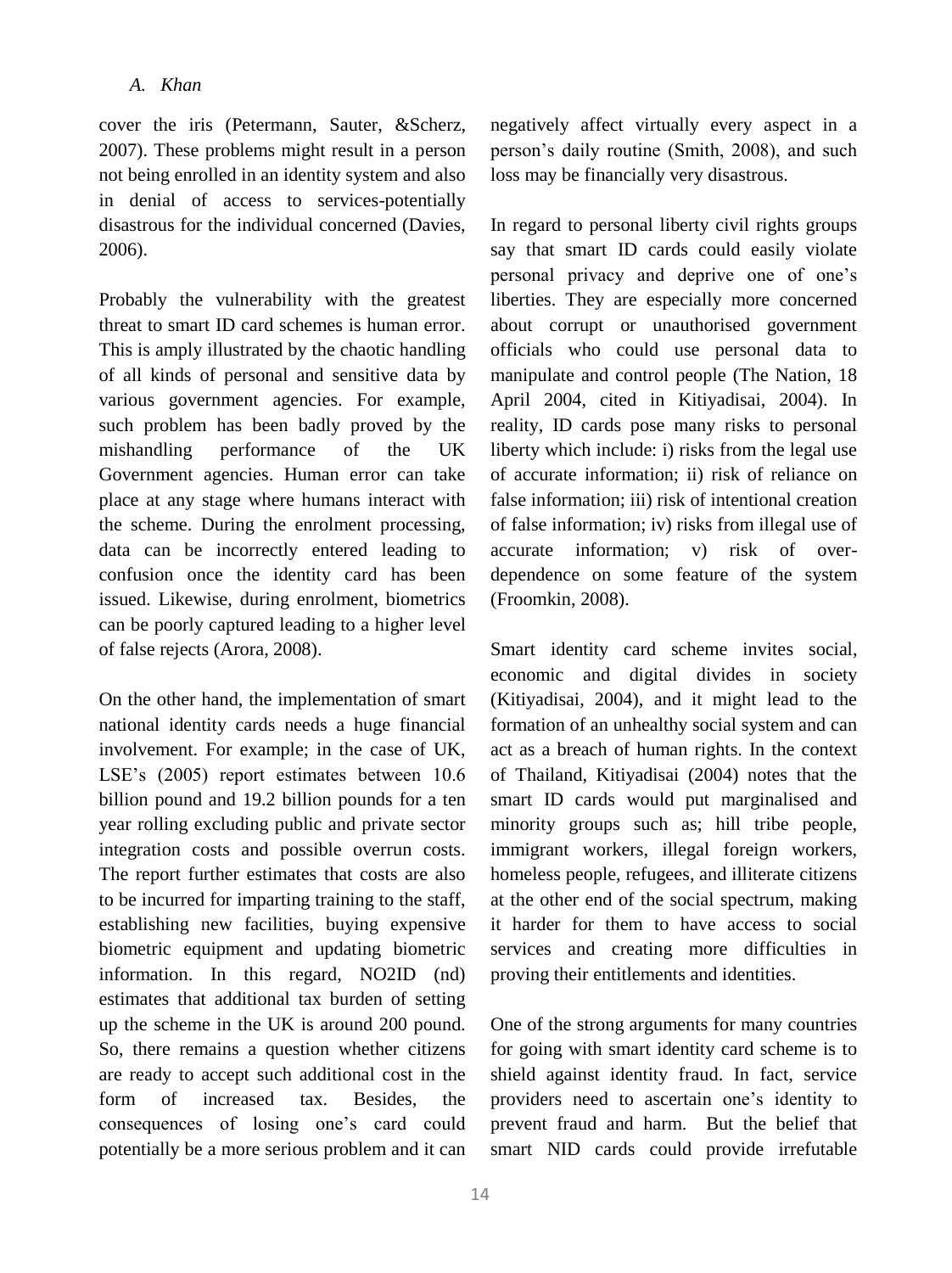biometric matches without false positives and negatives is fallacious. Also, such systems can still be cracked, and the criminals and terrorists will find ample of ways to exploit them (Neumann & Weinstein, 2001). No security on any database can be guaranteed, particularly one that contains such amount of information which are likely to be accessed millions of time every day and data that changed on thousands of individuals every day. Captivatingly, nominally "secure", trusted ID is more useful to a fraudster (NO2ID, nd). As with any large-scale IT implementation risks are omnipresent. National ID cards are just as vulnerable to attack as any other IT system especially when one considers smart ID cards and their respective infrastructure as a form of critical national infrastructure (Arora, 2008).

# **5. CONCLUSION**

The benefits brought by the National ID system are yet to be fully proved and this system is inextricably allied with many risks and shortcomings. Without considering the probable risks and shortcomings, the introduction of National Identity Card on a large scale will only invite a lot of unintended, unwelcome and unanticipated consequences. Policymakers should make a careful assessment of those consequences, and should not be subjugated to the stereotyped notion "Others are doing, why not we"? Developing countries should seriously consider whether they have the luxury to go with such an intervention. These countries have many important responsibilities to accomplish for their citizens other than the mere introduction of the national ID card. In particular, social vices should be tackled by social measures, relying on ID card to tackle social vices might not be a very effective solution. Technology is often least powerful to social forces. At the same time, social acceptance/non-acceptance towards biometric recognition, benefits and threats must be critically assessed before giving high importance or obligation to a particular policy issue like compulsory biometric scrutiny of the citizens for having national identity cards. Citizens must be given the right to say either 'No' or 'Yes' to sharing their personal information. The risks of identity fraud are common, and any personal damage caused by identity fraud cannot be reversed so easily. Over-collection of data not only increases the risks of leaks but also makes efforts more difficult to reverse.

#### **REFERENCE**

ARORA S. National e-ID card schemes: A European overview, Information Security Technical Review*.* 2008; 13: 46-53.

CLARKE R. Human Identification in Information Systems: Management Challenges and Public Policy Issues, Information Technology & People*.* 1994; 7 (4): 6-37.

COMBET E. The Key to ID Cards: 'Identity Card Usages', not 'Identity Usages', Oxford International Institute. Internet Issue Brief. 2004; No 3.1.

DAVIES S. The Complete ID Premier, Index on Censorship. 2005; 34: 38-43.

DAVIES S. A Case of Mistaken identity, Significance*,* September. 2006; 114-117.

EUROPEAN COMMISSION. eID in Estonia, http://www.epractice.eu/files/documents/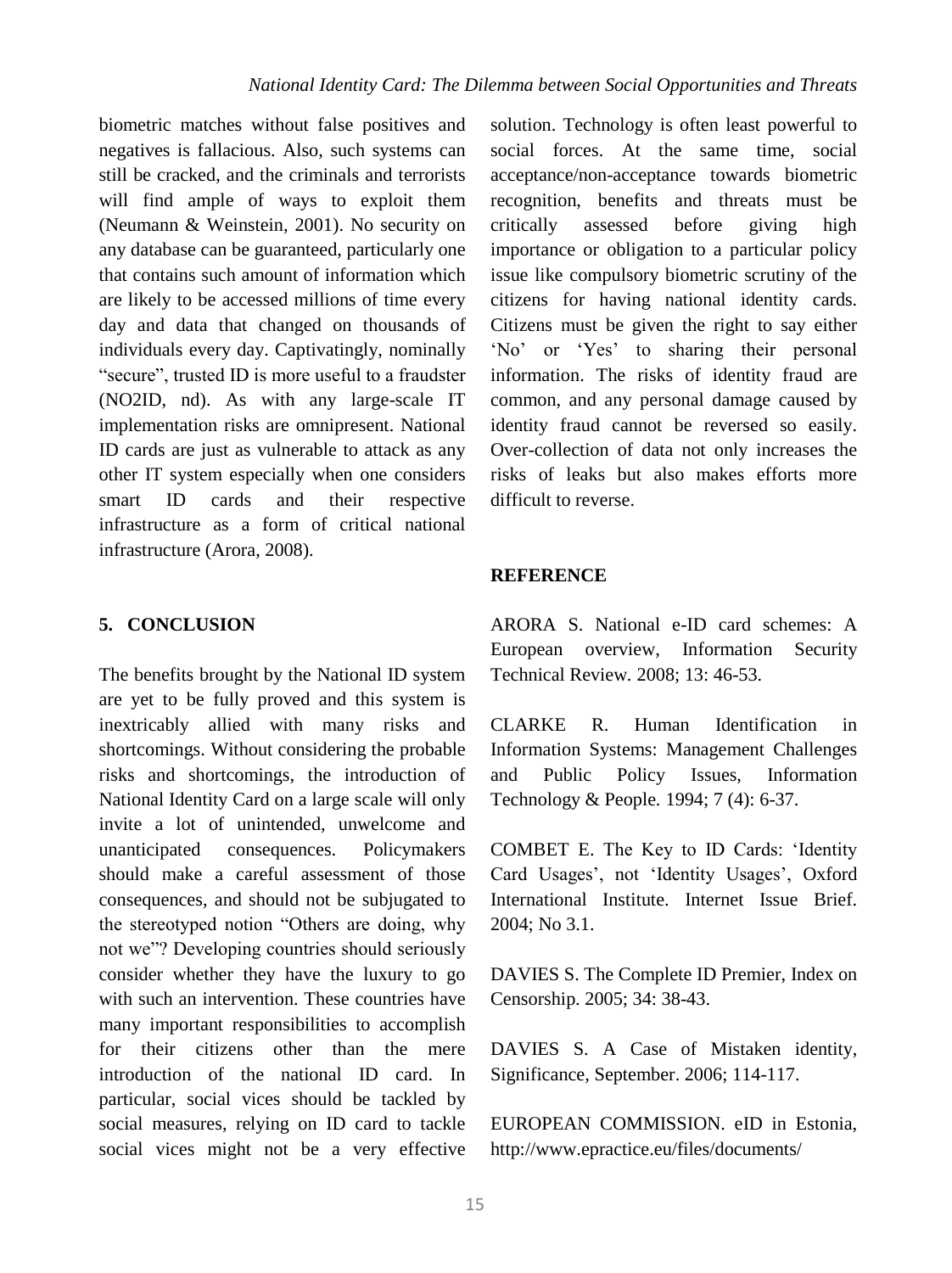cases/191-1170255573.pdf. Accessed 01 May 2018.

ELECTION COMMISSION (nd.). NID Service Fund. http://www.nidw.gov.bd/. Accessed 01 May 2018.

FOORMKIN M, CHANDER A, GELMAN M & RADIN MJ. The Uneasy Case for National ID Cards: Securing Privacy in the Internet Age, Stanford: Stanford University Press. 2008; pp: 295-324.

FUSSELL G, WATNERAND C & MCELORY W. Genocide and Group Classification on National ID Cards. National Identification Systems: Essays in Opposition*,* Jefferson: McFarland & Company Inc. Publishers. 2004; pp.55-69.

GEMALTO. The Identity Card Program in Belgium: The Keystone of e-Government. http://www.gemalto.com/brochures/download/g ov belgium id.pdf. Accessed 01 May 2018.

HOME OF COMMONS. Identity Cards Bill. http://www.publications.parliament.uk/pa/cm20 0506/cmbills/009/2006009.pdf. Accessed 01 May 2017.

HORNUNG G. RONAGEL A. An ID card for the Internet – The New German ID Card with Electronic Proof of Identity, Computer, Law & Security Review. 2010; 26 (2): 151-157.

ISLAM MR, BANIAMIN HM & RAJIB MSU. Institutional Mechanism of National Identification Card: Bangladesh Experience, Public Policy and Administration Research. 2012; (2): 1-13.

JACKSON M. & LIGERTWOOD J. Identity Management: Is an Identity Card the Solution for Australia? Prometheus. 2006; 24 (4): 379- 387.

JACOBSEN EKU. Unique Identification: Inclusion and Surveillance in the Indian Biometric Assemblage, Security Dialogue. 2012; 43(5): 457–474.

KITIYADISAI K. Manusya: Journal of Humanities, Special Issue. 2004; 8: 37-45.

KRUPP A, RATHGEB C & BUSCH C Social Acceptance Of Biometric Technologies In Germany: A Survey. Proceeding Of 2013 International Conference Of The Biosig Special Interest Group (BIOSIG), Darmstadt, Germany . 2013; PP 193-200.

LSE. The Identity Project: An Assessment of the UK Identity Cards Bills and Its Implications. London School of Economic. The Department of Information Systems. 2005; Version 01: 09.

LYON D. Identifying Citizens: ID Cards as Surveillance. Cambridge: Polity Press. 2009.

MICHEAL K & MICHEAL MG. Historical Lessons on ID Technology and the Consequences of an Unchecked Trajectory, Prometheus. 2006; 24(4): 365-377.

MILBERRY K & PARSONS C. A National ID Card by Stealth? The BC Services Card Privacy Risks, Opportunities and Alternatives. British Columbia Civil Liberties Association. http://www.christopher-parsons.com/Main/wpcontent/uploads/2013 /11/2013-National-ID-Card-by-Stealth.pdf. Accessed 02 May 2018.